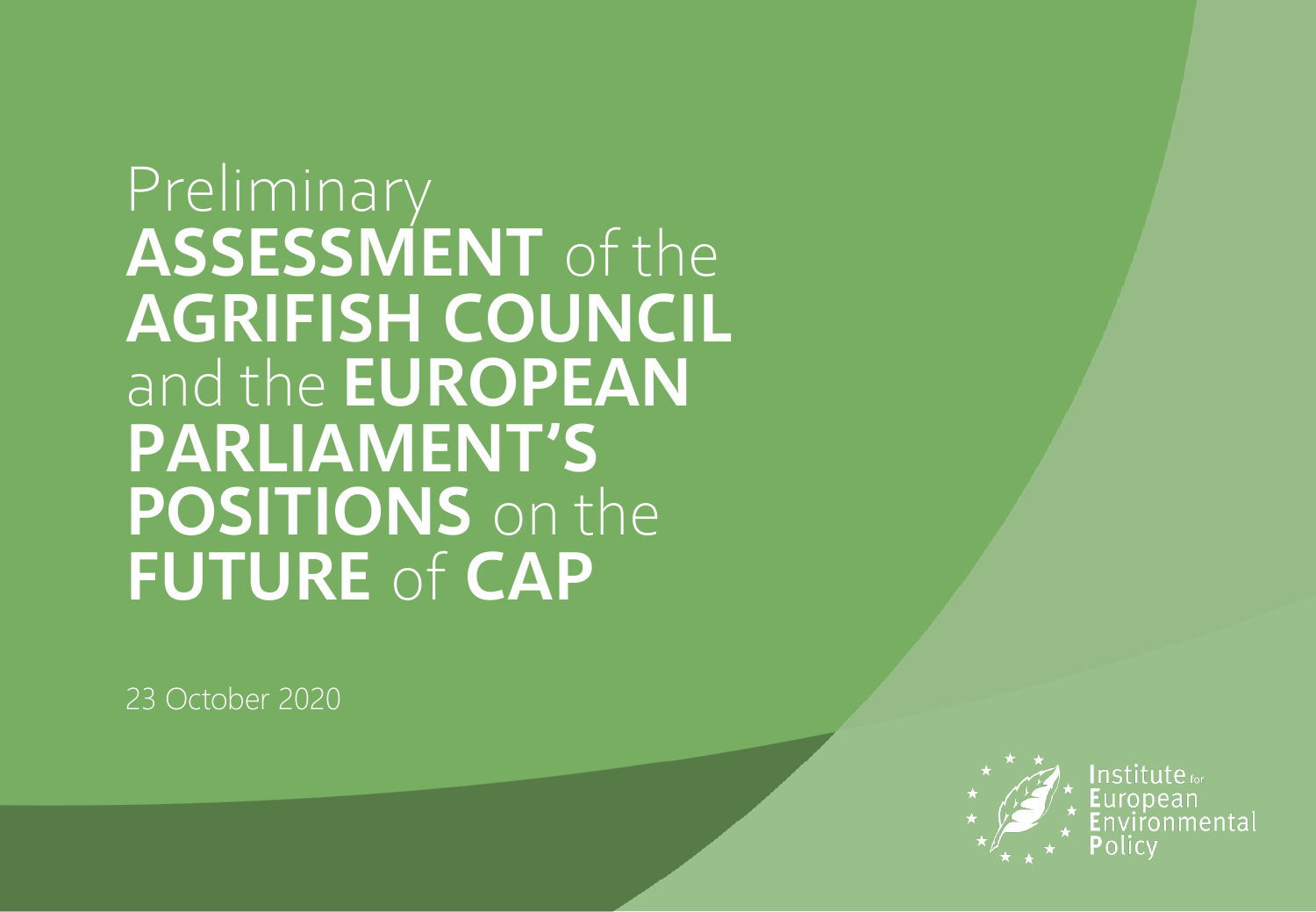

The Institute for European Environmental Policy (IEEP) is a sustainability think tank. Working with stakeholders across EU institutions, international bodies, academia, civil society and industry, our team of economists, scientists and lawyers produce evidence-based research and policy insight.

Our work spans nine research areas and covers both short-term policy issues and longterm strategic studies. As a not-for-profit organisation with over 40 years of experience, we are committed to advancing impact-driven sustainability policy across the EU and the world.

For [further information about us, visit](https://ieep.eu/) **our website** or follow us on **[Twitter](https://twitter.com/IEEP_eu)**.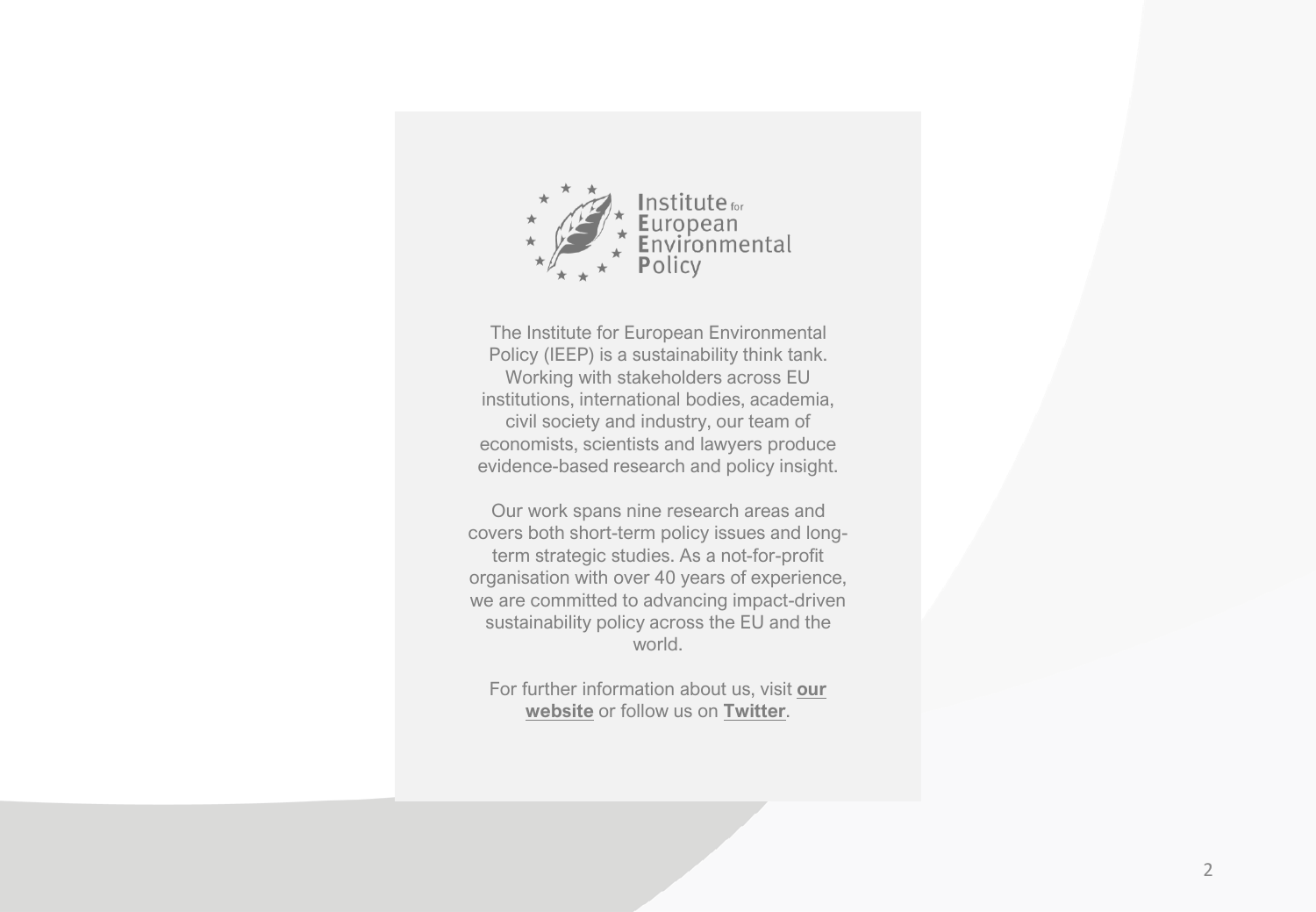On 20 October, the EU's agriculture ministers (AGRIFISH Council) adopted their position, also known as a 'general approach', on the post -2020 Common Agricultural Policy (CAP). That same week, between 20 and 23 October, the European Parliament took a vote on the CAP files.

Both EU institutions are forming their positions on the European Commission's [2018 legislative proposal](https://ec.europa.eu/info/food-farming-fisheries/key-policies/common-agricultural-policy/future-cap_en) on the CAP Strategic Plans (COM/2018/392 final), which will pave the way for inter-institutional negotiations between the European Council, the Parliament and the Commission in the coming weeks.

IEEP has conducted a preliminary assessment of the European Council and the European Parliament's positions against the **[six essential elements](https://ieep.eu/news/the-6-essentials-for-keeping-the-cap-s-green-ambition-alive)** that are needed for keeping the next CAP's environmental ambition alive **.**

As shown by our assessment, neither institution has passed the test. Their positions undermine 4 out of the 6 elements, while the other 2 do not contain sufficient safeguards to firmly preserve or build on the environmental and climate proposals put forward by the Commission.

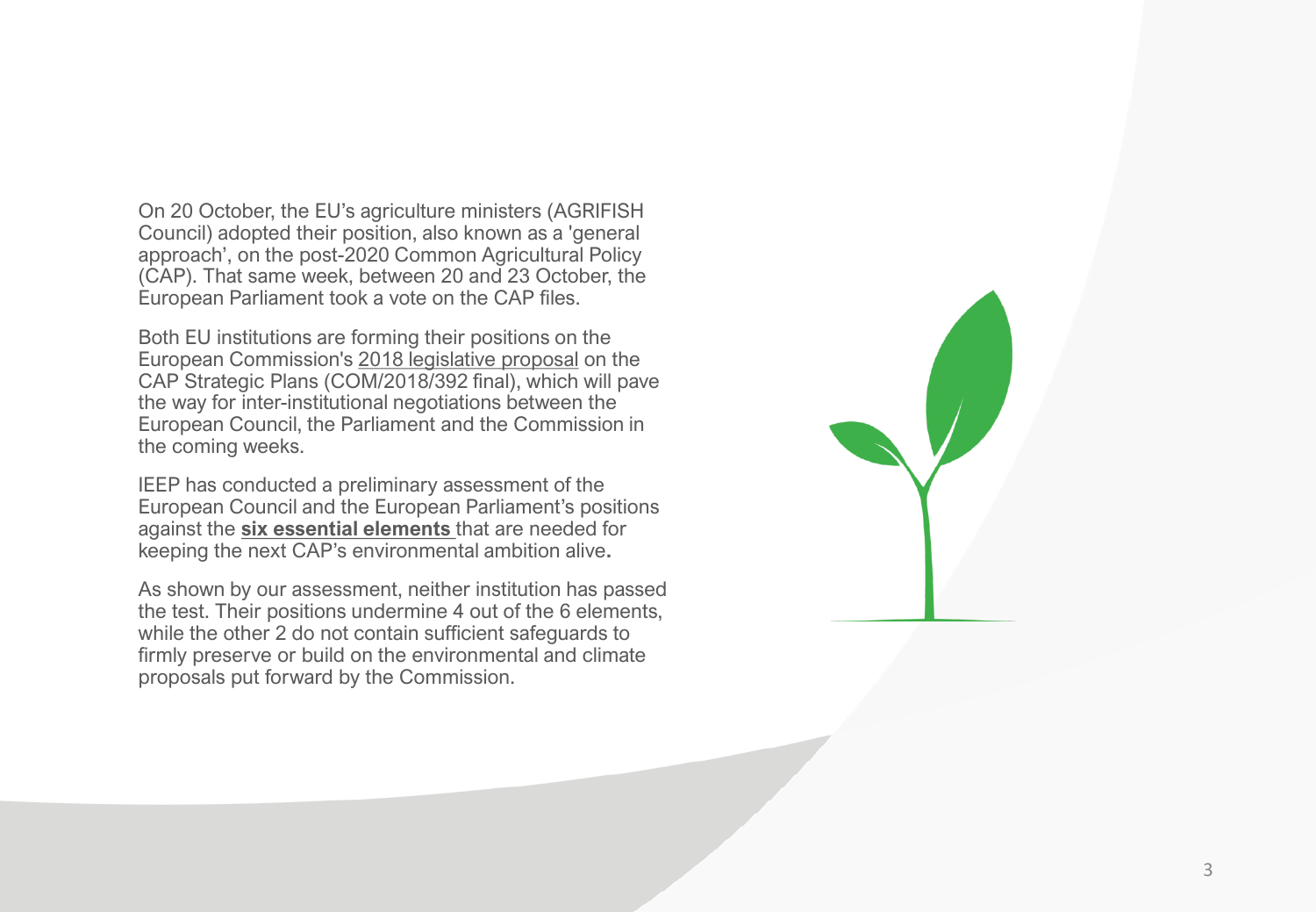We have used a traffic light system to assess the Council and the Parliament's positions against the six essential elements, with:

**Green** indicating reference or proposal that shows strong potential or adequately covers the problem area.

**Orange** indicating that a problem area has been identified but that the position lacks clear or adequate proposals to fully address the issue or has missed an opportunity to improve the original EC proposals.

**Red** indicating inadequate proposals or a complete lack of recognition of the problem area.

 $\overline{\textbf{x}}$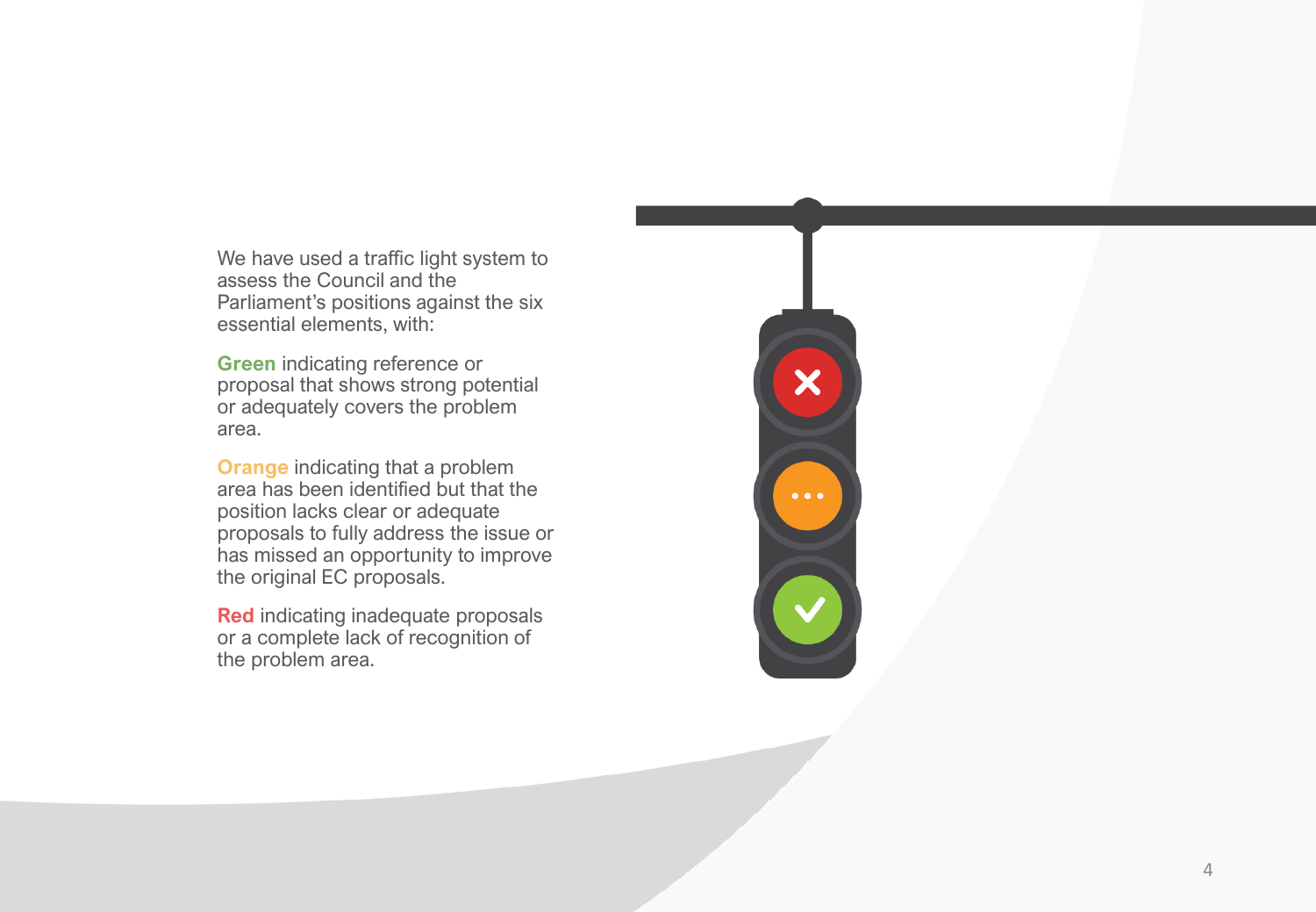| <b>6</b> essentials to<br>maintain the<br>next CAP's<br>green ambition<br>(IEEP, 2020)                       | <b>AGRIFISH Council General</b><br>Approach<br>(20 Oct 2020)                                                                                                                                                                                      | <b>European Parliament</b><br><b>Position</b><br>(20-23 Oct 2020) | $\rightarrow$ IEEP's overall assessment                                                                                                                                                                                     |
|--------------------------------------------------------------------------------------------------------------|---------------------------------------------------------------------------------------------------------------------------------------------------------------------------------------------------------------------------------------------------|-------------------------------------------------------------------|-----------------------------------------------------------------------------------------------------------------------------------------------------------------------------------------------------------------------------|
| <b>Ring-fencing of</b><br>funds for eco-<br>schemes                                                          | • 20% of EAGF ring-fenced<br>for eco-schemes each year,<br>but with flexibilities (see<br>below)<br><b>EAFRD</b> spending going over<br>$\bullet$<br>the 30% target could<br>potentially count towards<br>the 20% EAGF eco-<br>schemes ring-fence | • 30% of EAGF ring-<br>fenced for eco-<br>schemes                 | <b>Currently, 30% of the EAGF is</b><br>linked to environmental and<br>climate practices (i.e.<br>greening payments). A<br>spending reduction could be a<br>step backwards.                                                 |
| <b>Unspent funding</b><br>for eco-<br>schemes should<br>be used to<br>address<br>environmental<br>objectives | • 2-year pilot phase (2023-<br>2024) during which unspent<br>money could be redeployed<br>to other CAP interventions -<br>with an indirect focus on<br>achieving EU environmental<br>and climate objectives                                       | N/A                                                               | <b>Delays the full implementation</b><br>of eco-schemes and strongly<br>undermines the concept of<br>ring-fencing Pillar 1 spending<br>specifically for meeting EU<br>environmental and climate<br>objectives. <sup>1</sup> |

**Acronyms**:

CAP – Common Agricultural Policy EGD – European Green Deal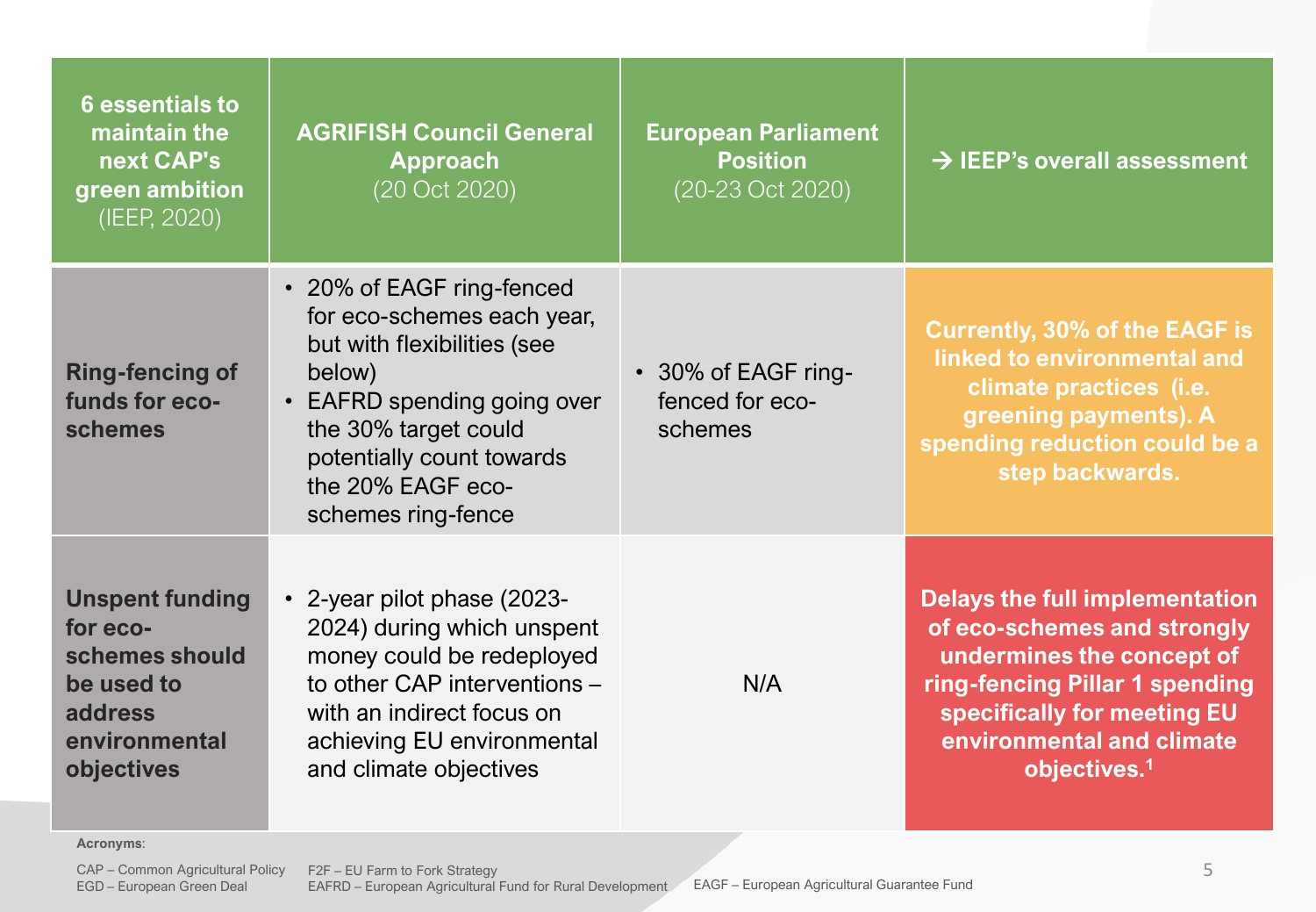| <b>6</b> essentials<br>to maintain<br>the next<br><b>CAP's green</b><br>ambition<br>(IEEP, 2020) | <b>AGRIFISH Council General</b><br><b>Approach</b><br>(20 Oct 2020)                                                                                                                                                                     | <b>European Parliament</b><br><b>Position</b><br>(20-23 Oct 2020)                                                                                                                                                                                                                                                                                                                                 | $\rightarrow$ IEEP's overall assessment                                                                                                                                                                                                                                                                                                                                                                                                                                                                                 |
|--------------------------------------------------------------------------------------------------|-----------------------------------------------------------------------------------------------------------------------------------------------------------------------------------------------------------------------------------------|---------------------------------------------------------------------------------------------------------------------------------------------------------------------------------------------------------------------------------------------------------------------------------------------------------------------------------------------------------------------------------------------------|-------------------------------------------------------------------------------------------------------------------------------------------------------------------------------------------------------------------------------------------------------------------------------------------------------------------------------------------------------------------------------------------------------------------------------------------------------------------------------------------------------------------------|
| <b>Ensuring</b><br>eco-schemes<br>are<br>ambitious in<br>scope                                   | Eco-schemes must contribute<br>$\bullet$<br>to the CAP environmental and<br>climate objectives (e, d, f), but<br>can also address objectives<br>related to employment and<br>growth (h) and societal<br>demands on food and health (i). | • Eco-schemes must<br>contribute to the CAP<br>environmental and<br>climate objectives (e,<br>$d, f$ as well as<br>societal demands (i)<br>specifically animal<br>welfare, whilst<br>maintaining and<br>enhancing farmers'<br>economic<br>performance<br>• Practices must cover<br>at least two topics<br>specified in the article<br>• Eco-schemes must<br>demonstrate they<br>meet CAP economic | <b>Adding an economic</b><br>objective to eco-schemes will<br>constraint their scope and<br>potentially their<br>environmental impacts.<br>No link is made to relevant<br><b>European Green Deal (EGD)</b><br>targets by either the Council<br>or the Parliament. By not<br>making explicit the link<br>between the CAP green<br>architecture and the key EGD<br>targets, there is no legal<br>requirement for the CAP<br><b>Strategic Plans (CSPs) to</b><br>make an active contribution<br>to the EU's EGD ambitions. |

objectives<sup>2</sup>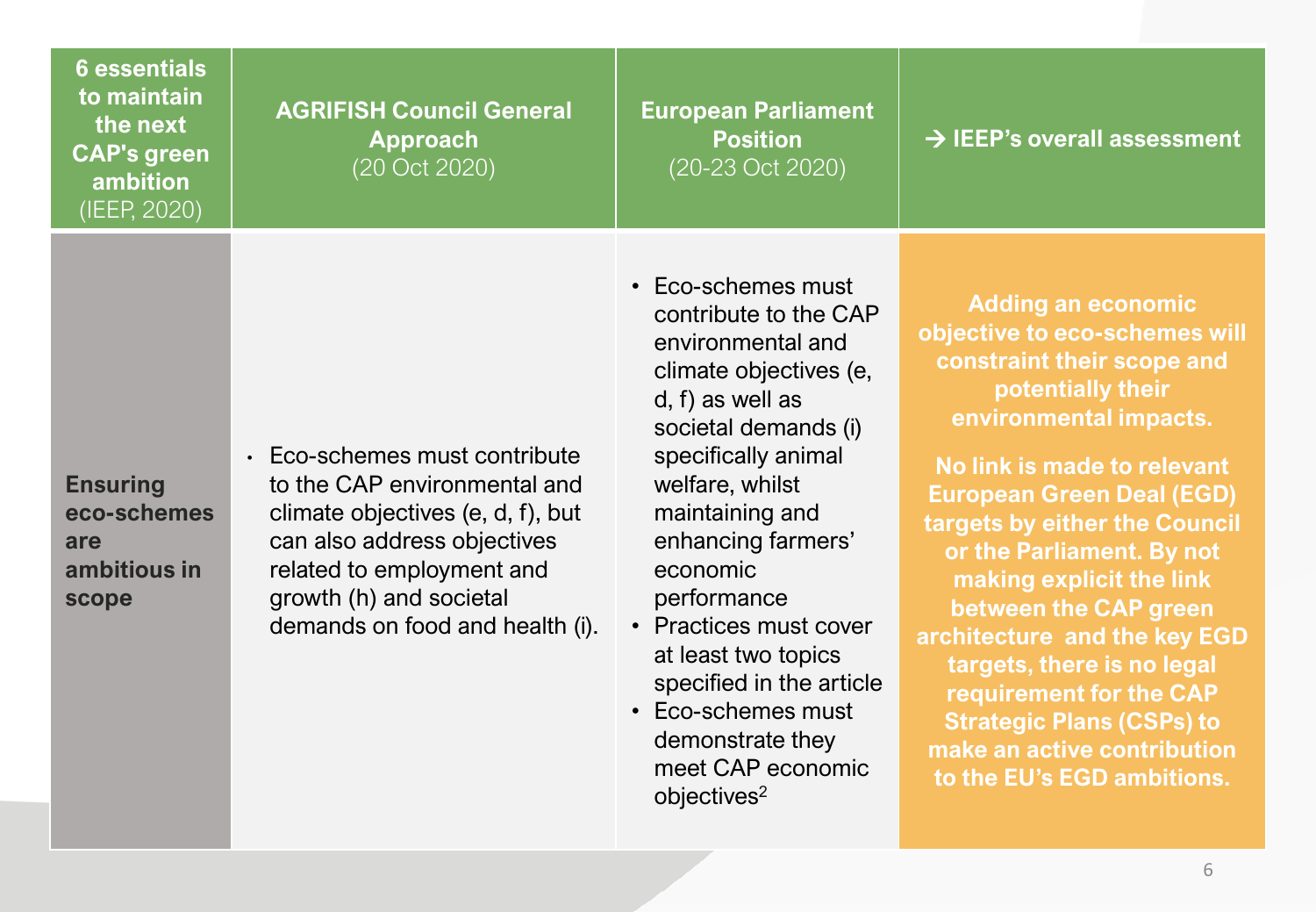| <b>6</b> essentials to<br>maintain the<br>next CAP's<br>green<br>ambition (IEEP,<br>2020)        | <b>AGRIFISH Council General</b><br><b>Approach</b><br>(20 Oct 2020)                                                                                                                                                                                                                                                                                                                                                                                                                                                                                                                                                                                          | <b>European Parliament</b><br><b>Position</b><br>(20-23 Oct 2020)                                                                                                                                                                                                                                                                                                                                                                                                                                                                                             | $\rightarrow$ IEEP's overall<br>assessment                                                                                                                                                                    |
|--------------------------------------------------------------------------------------------------|--------------------------------------------------------------------------------------------------------------------------------------------------------------------------------------------------------------------------------------------------------------------------------------------------------------------------------------------------------------------------------------------------------------------------------------------------------------------------------------------------------------------------------------------------------------------------------------------------------------------------------------------------------------|---------------------------------------------------------------------------------------------------------------------------------------------------------------------------------------------------------------------------------------------------------------------------------------------------------------------------------------------------------------------------------------------------------------------------------------------------------------------------------------------------------------------------------------------------------------|---------------------------------------------------------------------------------------------------------------------------------------------------------------------------------------------------------------|
| <b>Maintaining</b><br>strong<br><b>baseline</b><br><b>standards</b><br>through<br>conditionality | Good agricultural and<br>environmental conditions<br>(GAEC) requirements<br>significantly watered-down or<br>deleted. Notably:<br>• GAEC 5 - the nutrient<br>management tool is deleted.<br>GAEC 9 is restricted to arable<br>areas only and its protection<br>level lowered by including<br>productive features (catch<br>crops or nitrogen-fixing crops<br>to be grown without<br>pesticides). It applies to 5% of<br>an arable area and to 3% only<br>where catch crops or<br>nitrogen-fixing crops are<br>excluded<br>GAEC 10: the proposed ban<br>$\bullet$<br>on ploughing Permanent<br>Grassland (PG) restricted to<br>only come argeoland in Natural | <b>GAEC</b> requirements<br>significantly watered-down<br>or deleted. Notably:<br>GAEC 2: protection of<br>peatland was replaced<br>by a requirement to<br>"maintain" peatland<br>GAEC 9: applies to<br>$\bullet$<br>arable land only includes<br>productive features<br>(catch crops or nitrogen-<br>fixing crops to be grown<br>without pesticides), no<br>specific farm level area<br>requirement for other<br>farmland types despite<br>landscape elements<br>goal (i.e. covering at<br>least 10% of UAA)<br>GAEC 10: the proposed<br>ban on ploughing PG | <b>Watering-down and</b><br>deletion of standards and<br>conditions undermines the<br><b>fulfilment of basic</b><br>environmental and climate<br>criteria for all beneficiaries<br>in receipt of CAP funding. |

removed

7

only some grassland in Natura

2000 areas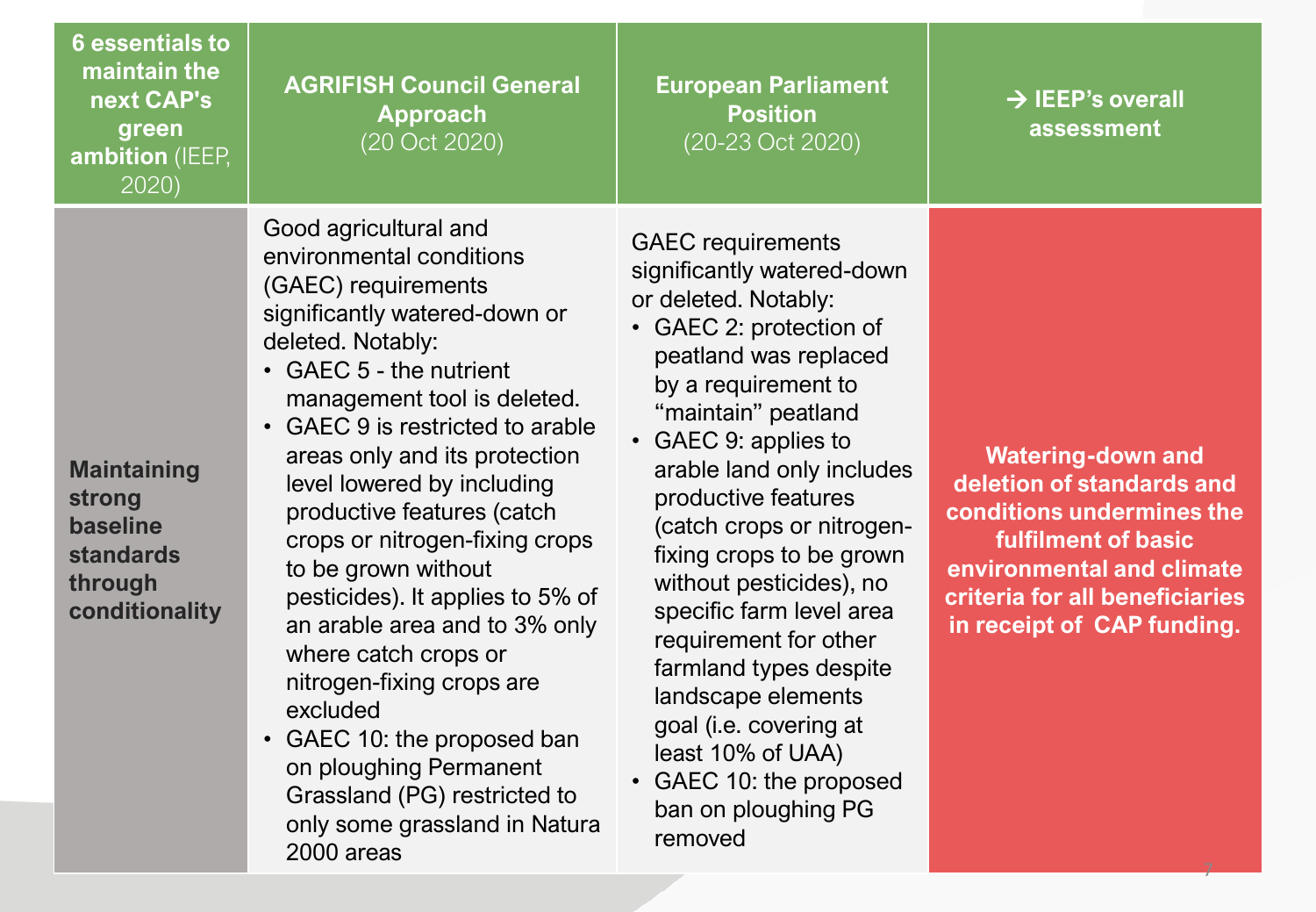| <b>6</b> essentials<br>to maintain<br>the next<br><b>CAP's</b><br>green<br>ambition<br>(IEEP, 2020)                         | <b>AGRIFISH Council General</b><br><b>Approach</b><br>(20 Oct 2020)                                                                                                                                                                                                                                                                                                              | <b>European</b><br><b>Parliament Position</b><br>(20-23 Oct 2020)                                                               | $\rightarrow$ IEEP's overall<br>assessment                                                                                                                                                                                                                                                                                                               |
|-----------------------------------------------------------------------------------------------------------------------------|----------------------------------------------------------------------------------------------------------------------------------------------------------------------------------------------------------------------------------------------------------------------------------------------------------------------------------------------------------------------------------|---------------------------------------------------------------------------------------------------------------------------------|----------------------------------------------------------------------------------------------------------------------------------------------------------------------------------------------------------------------------------------------------------------------------------------------------------------------------------------------------------|
| <b>Safeguards</b><br>against<br>spending<br>potentially<br>environmen<br>tally<br>damaging<br>(e.g.<br>coupled<br>payments) | • 13% of the EAGF can be<br>dedicated to coupled<br>support $+2\%$ for protein<br>crops, with no environmental<br>conditions (e.g. maximum<br>stocking densities for<br>livestock).<br>• Investments in irrigation do<br>not need to be compliant<br>with the Water Framework<br>Directive where an ex-ante<br>environmental assessment<br>has been carried out and<br>approved. | • 10% of the EAGF<br>can be dedicated<br>to coupled support<br>+2% for protein<br>crops, with no<br>environmental<br>conditions | <b>Evidence shows that some</b><br><b>CAP support, such as</b><br>coupled support to<br>livestock, results in a net<br>increase in GHG emissions<br>and can lead to<br>environmental damage.<br>The lack of environmental<br>conditions attached to the<br>receipt of this payment<br>means environmental and<br>climate damage can<br>continue to occur |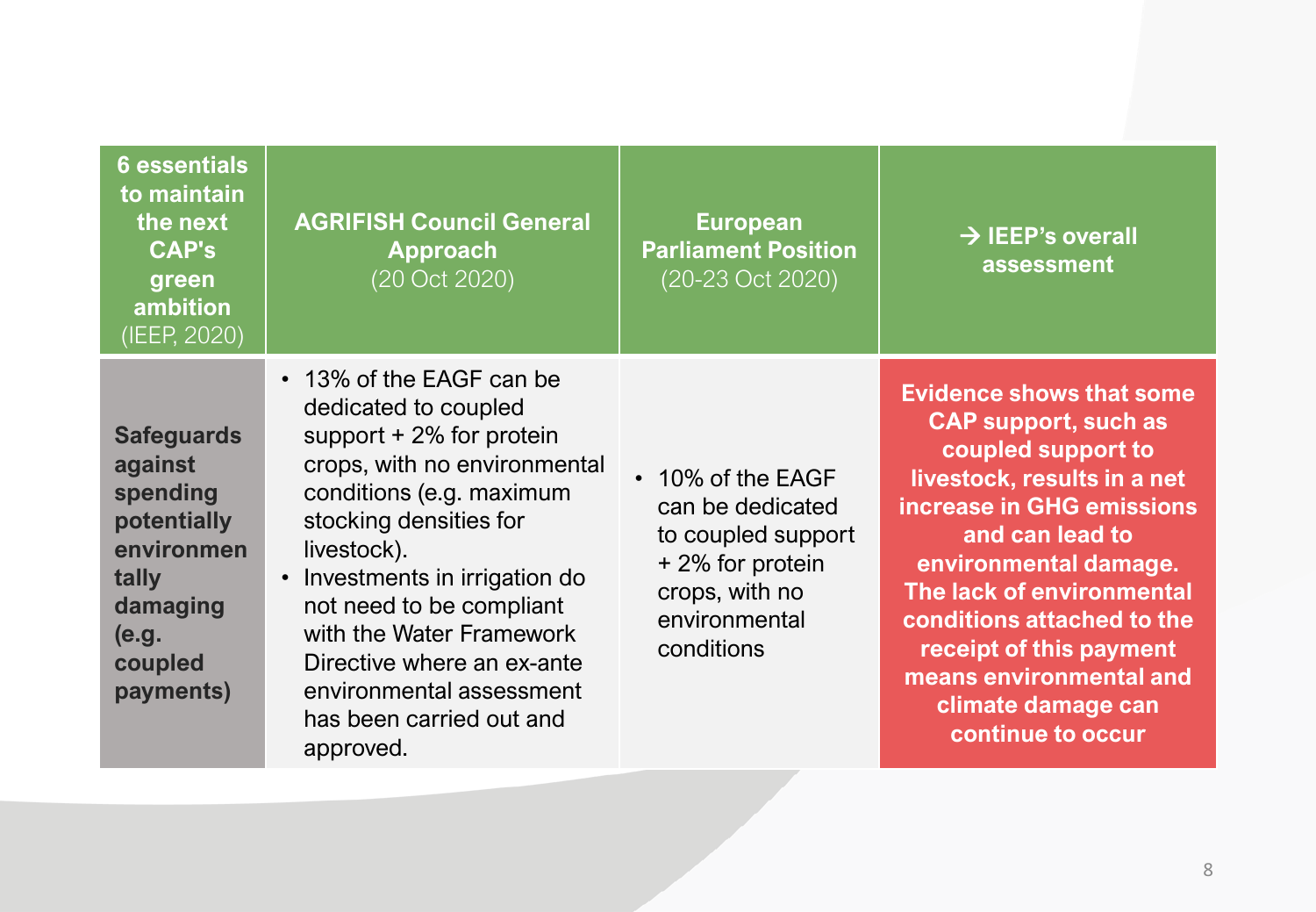| <b>6</b> essentials<br>to maintain<br>the next<br><b>CAP's green</b><br>ambition<br>(IEEP, 2020)                                                               | <b>AGRIFISH Council General</b><br><b>Approach</b><br>(20 Oct 2020)                                                                                                                                           | <b>European</b><br><b>Parliament Position</b><br>(20-23 Oct 2020)                                                                                                                                                                    | $\rightarrow$ IEEP's overall<br>assessment                                                                                                                                                                                                                                                                                                                                                                                                    |
|----------------------------------------------------------------------------------------------------------------------------------------------------------------|---------------------------------------------------------------------------------------------------------------------------------------------------------------------------------------------------------------|--------------------------------------------------------------------------------------------------------------------------------------------------------------------------------------------------------------------------------------|-----------------------------------------------------------------------------------------------------------------------------------------------------------------------------------------------------------------------------------------------------------------------------------------------------------------------------------------------------------------------------------------------------------------------------------------------|
| <b>Interventions</b><br>which count<br>toward the<br><b>EAFRD</b><br>contribution<br>to<br>environment<br>and climate<br>must be<br>environment<br>ally robust | • 30% of EAFRD budget to<br>contribute to environmental<br>and climate objectives<br>• Support for areas with<br>natural or other specific<br>constraints (ANC<br>payments) will count<br>towards this target | • 35% of EAFRD<br>budget to<br>contribute to<br>environmental and<br>climate objectives<br>• 40% of the support<br>for areas with<br>natural or other<br>specific constraints<br>(ANC payments)<br>will count towards<br>this target | <b>An increase in the EAFRD</b><br>minimum spend for the<br>environment and climate is<br>welcome to increase the<br>level of ambition however<br>there is limited evidence of<br>environmental targeting<br>and impacts of ANC<br>payments. Allowing those<br>payments to count towards<br>the minimum spending for<br>the environment and<br>climate therefore seriously<br>risks undermining the<br>environmental and climate<br>benefits. |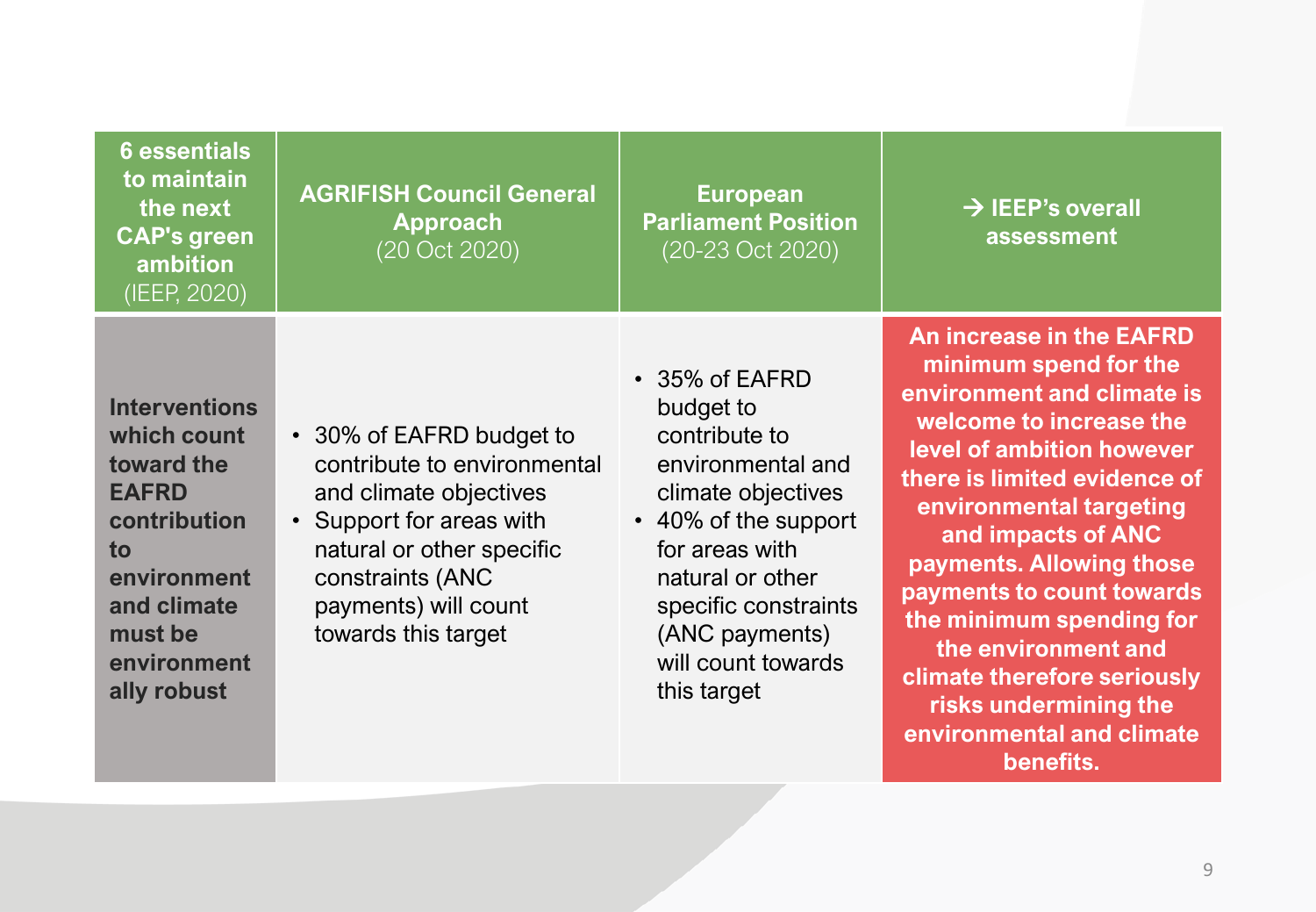<sup>1</sup> Solutions are needed that ensure unused money remains targeted e.g. rewarding pre-allocated top-ups to certain types of farmland of environmental importance and farming systems with a proven track record

<sup>2</sup> Eco-schemes empower Member States to respond to their environmental and climate needs and meet EU objectives. Compelling Member States to implement certain practices shifts the focus back to compliance with legislation rather than delivering results. The principle of public money for public goods is to support environmental and social goods and services that cannot be delivered by markets

## **Notes:**

The AGRIFISH Council's General Approach amends the European Commission's 2018 CAP legal proposal for the CAP Strategic Plans (COM/2018/392 final). The above IEEP assessment compares the AGRIFISH Council's position against IEEP's 6 essentials for keeping the CAP's green ambitions alive which are based on previous analyses of the CAP post-2020 proposals and evaluations of the CAP conducted by IEEP. Further information [is available here: https://ieep.eu/news/the-6-essentials-for-keeping-the-cap-s](https://ieep.eu/news/the-6-essentials-for-keeping-the-cap-s-green-ambition-alive)green-ambition-alive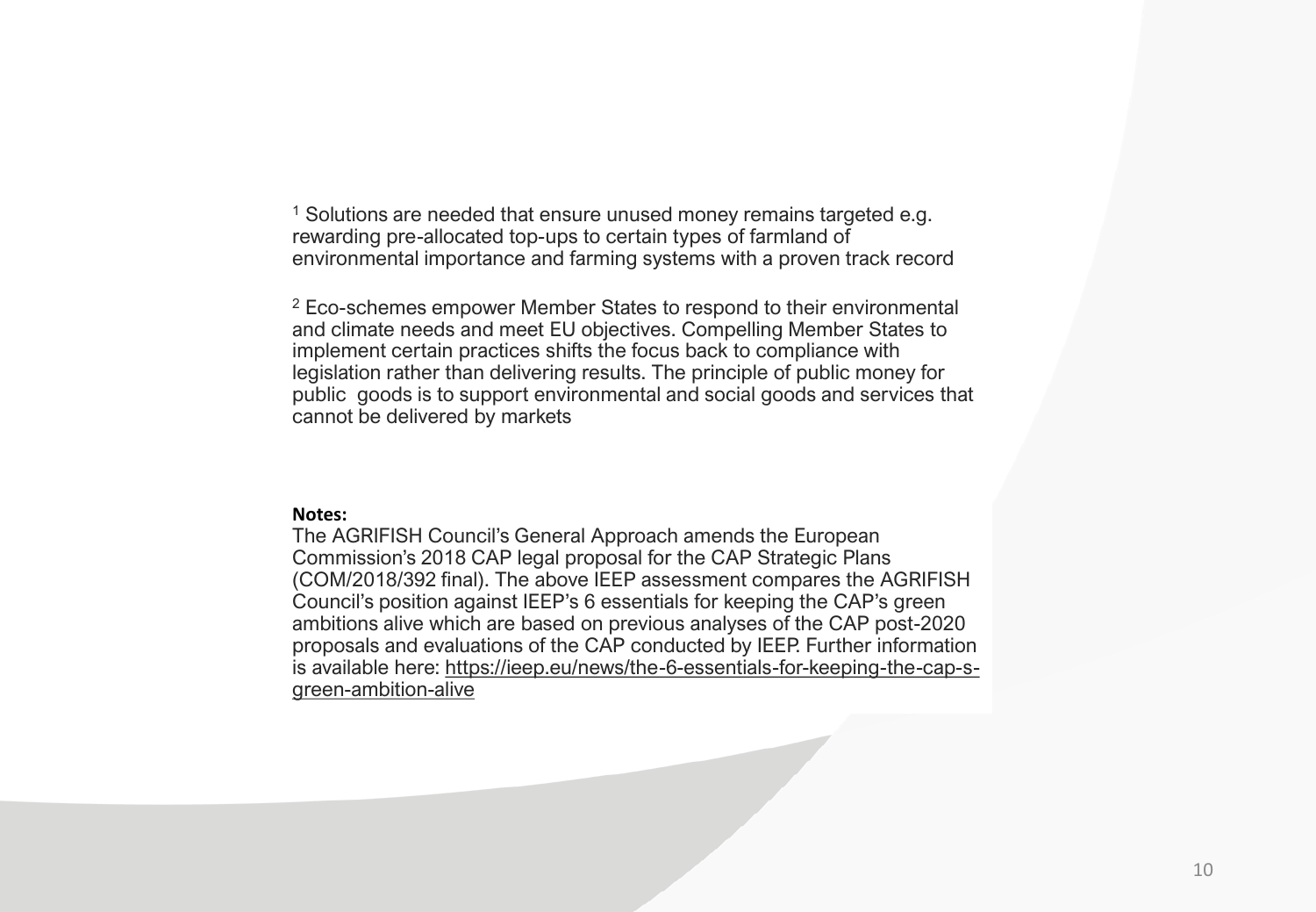## **Disclaimer:**

The arguments expressed in this report are solely those of the author, and do not reflect the opinion of any other party.

## **The briefing should be cited as follows:**

Meredith, S., Maréchal A. and Bas-Defossez F. (2020) Analysis of the AGRIFISH Council and the European Parliament's decisions on the future of CAP, IEEP.

**Corresponding authors**: Stephen Meredith (smeredith@ieep.eu), Anne Maréchal (amarenchal@ieep.eu) and Faustine Bas-Defossez (fbasdefossez@ieep.eu)

This document is licensed under the Creative Commons Attribution-NonCommercial-ShareAlike 4.0 International License. You may copy and redistribute the material in any medium or format and you may remix, transform, and build upon the material, as long as you attribute it to the authors and the publishing organisations, and cite the original source for the publication; and provided it is used for non-commercial, educational or public policy purposes.



This work has been produced with the financial support of the LIFE Programme of the European Union. The assessment reflects the views of its authors and does not commit the donors.